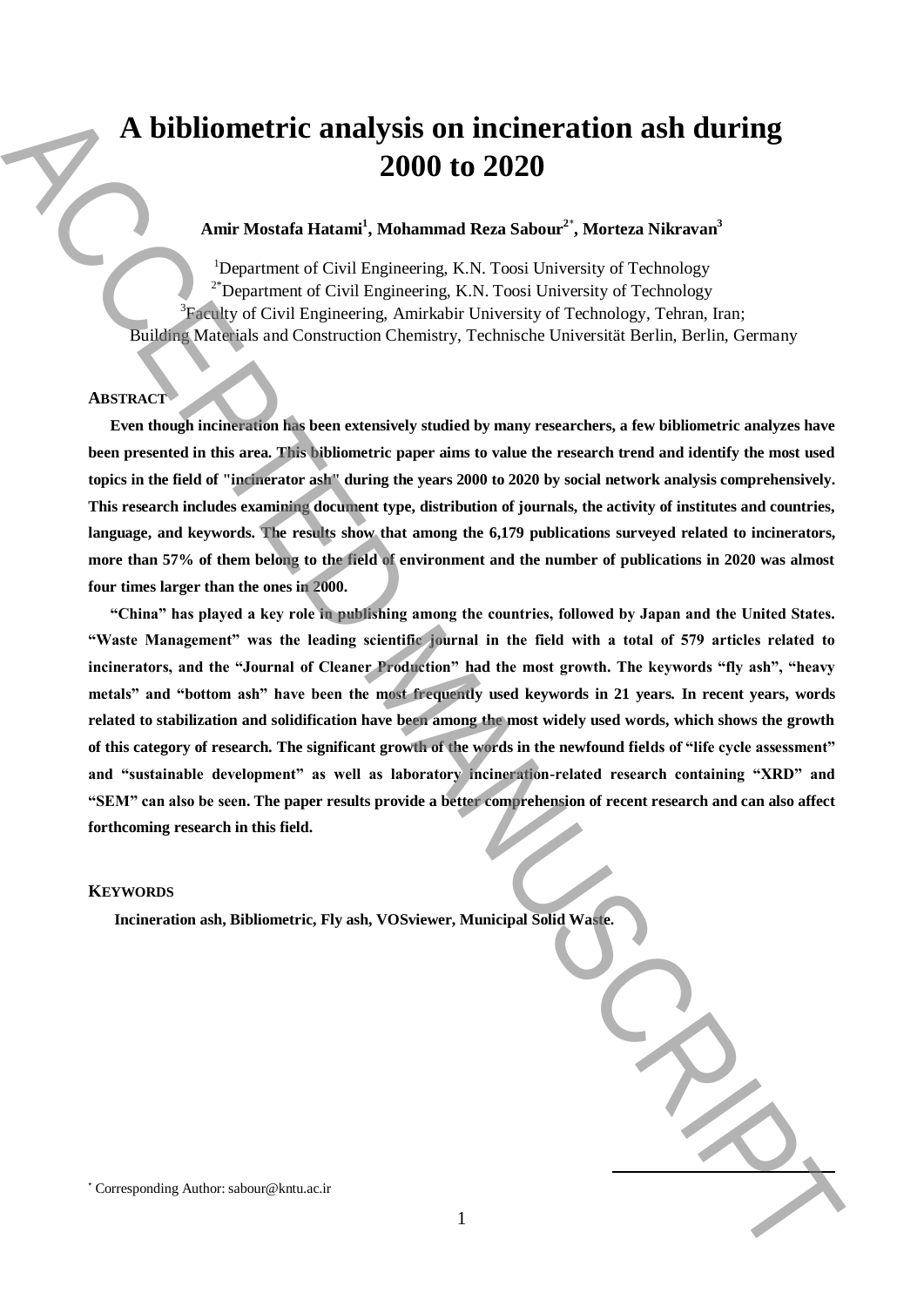## **1. Introduction**

The main advantages of incineration are energy production, reducing the waste volume, decreasing land use, and reducing pollution resulting from landfills [1]. However, in the waste incineration process, by-products such as bottom ash and fly ash are produced, which consist 20-30% of the initial volume of the waste [2]. Incineration ashes, especially fly ash, contain significant amounts of toxic materials and leachable heavy metals [3]. The concentration of heavy metals in these ashes depends on how volatile the metals are; improper disposal of ash will lead to environmental pollution [4]. This has made the proper disposal of incinerators a critical issue in the world [5]. With the development of technologies related to waste incineration, research in this field has grown significantly [6]. Bibliometric is a valuable method, which could be used to quantitatively analyze the development and growth of each specific field of research [7, 8]. The present study examines the latest developments in "incineration ash" research through bibliometric analysis of the publications produced from 2000 to 2020, using the Scopus database for the first time. It shows the general trend of research in the form of various criteria. 1. Interesting detection are compared by the set of social scenarios of the set of social scenarios of the set of social scenarios of the set of the set of the set of the set of the set of the set of the set of the set of

#### **2. Methodology**

The bibliometric study presented in this article included data selecting (publications) from a comprehensive database (Scopus), data converting to use in bibliometric software (VOSviewer), and evaluating them using statistical analysis (network visualization maps). Social network analysis (SNA) is used to accurately examine the relationship between nodes in different structure clusters [6]. In the present study, the existing nodes represent keywords, and the links indicate their relationship.

The Scopus database is the leading database of abstracts and citations (including scientific journals, books, and conference papers) [9]. The input of the present bibliometric method was all the literature related to incineration ash from 2000 to 2020 so that the publications that contained the words "Incineration" and "Ash" in "Title," "Abstract," or "Keywords" have been evaluated.

#### **3. Results and Discussion**

Of the 6,179 publications related to incineration ash from 2000 to 2020, 90.8% (5612) of these were in English. Chinese, Japanese and German were next with 6.2% (381), 0.1% (62) and 0.7% (42). In total, more than 82% (5070) of the publications were in the form of scientific articles in journals, followed by conference

papers, book series, books, and trade journals with 12.1% (752), 3.5% (216), 1.5% (87), and 0.9% (54), respectively. The number of publications and articles has increased from 115 and 98 in 2000 to 553 (4.8 times) and 496 (5.1 times) in 2020, respectively. Also, the most subject areas of publications were environmental sciences (57.2%), engineering (25.8%), energy (16.9%), and chemistry (16.7%).

Among the journals with the most articles in this field, "Waste Management," with the total of 579 articles related to incineration ash over 21 years, has been ranked first since 2010. The number of articles in "Journal Of Hazardous Materials," "Chemosphere," "Environmental Science And Technology," and "Waste Management And Research" were 328, 220, 157, and 132, respectively. "Journal Of Cleaner Production" also grew the most in recent years, with 35 articles in 2020 compared to 3 in 2014.

China tops the list of countries with the highest number of published articles in the field of incineration ash with 1,559 publications (more than a quarter of all articles in the field), followed by Japan, the United States, Taiwan, and Italy with 535, 476, 338, and 309, respectively. 78% of Chinese publications, 85% of Taiwanese publications, 85% of Indian publications, and 84% of Russian publications were independent (Mono-national), while more than half of the publications of the United Kingdom, the Netherlands, and Belgium have been in collaboration with other countries (Multinational). Table 1 compares the number of incinerators used in the leading countries in the industry and the number of publications from these countries. According to statistics collected in 2017 [10], among the top 14 countries in terms of publishing articles related to incineration ash, ten countries belong to the most advanced countries in the field of waste incinerator usage.

| #  | Country              | Number of<br>incinerators | Number of<br>publications |
|----|----------------------|---------------------------|---------------------------|
| 1  | China                | 552                       | 1559                      |
| 2  | <b>Japan</b>         | 551                       | 535                       |
| 3  | France               | 248                       | 199                       |
| 4  | America              | 210                       | 476                       |
| 5  | Germany <sup>®</sup> | 192                       | 293                       |
| 6  | Italy                | 97                        | 309                       |
| 7  | South Korea          | 72                        | 163                       |
| 8  | Sweden               | 67                        | 187                       |
| 9  | Denmark              | 64                        | 149                       |
| 10 | Taiwan               | 62                        | 338                       |